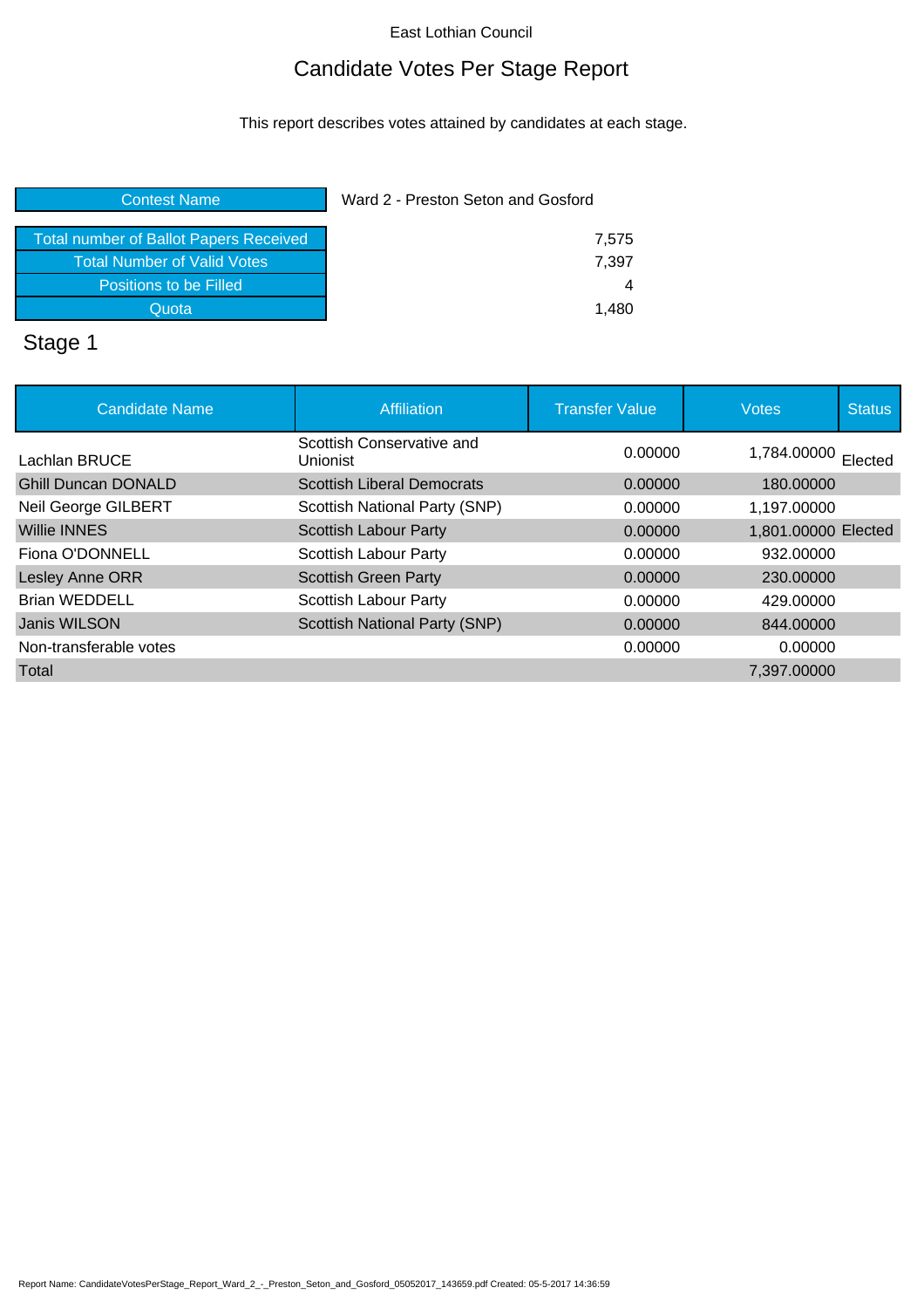# Candidate Votes Per Stage Report

This report describes votes attained by candidates at each stage.

# Stage 2

# Surplus of Willie INNES

| <b>Candidate Name</b>      | Affiliation                                  | <b>Transfer Value</b> | <b>Votes</b> | <b>Status</b> |
|----------------------------|----------------------------------------------|-----------------------|--------------|---------------|
| Lachlan BRUCE              | Scottish Conservative and<br><b>Unionist</b> | 0.00000               | 1.784.00000  |               |
| <b>Ghill Duncan DONALD</b> | <b>Scottish Liberal Democrats</b>            | 4.09929               | 184.09929    |               |
| Neil George GILBERT        | Scottish National Party (SNP)                | 10.51557              | 1,207.51557  |               |
| <b>Willie INNES</b>        | <b>Scottish Labour Party</b>                 | $-321.00000$          | 1,480.00000  |               |
| Fiona O'DONNELL            | <b>Scottish Labour Party</b>                 | 231.52077             | 1,163.52077  |               |
| Lesley Anne ORR            | <b>Scottish Green Party</b>                  | 4.45575               | 234.45575    |               |
| <b>Brian WEDDELL</b>       | <b>Scottish Labour Party</b>                 | 41.52759              | 470.52759    |               |
| Janis WILSON               | <b>Scottish National Party (SNP)</b>         | 8.19858               | 852.19858    |               |
| Non-transferable votes     |                                              | 20.68245              | 20.68245     |               |
| Total                      |                                              |                       | 7,397.00000  |               |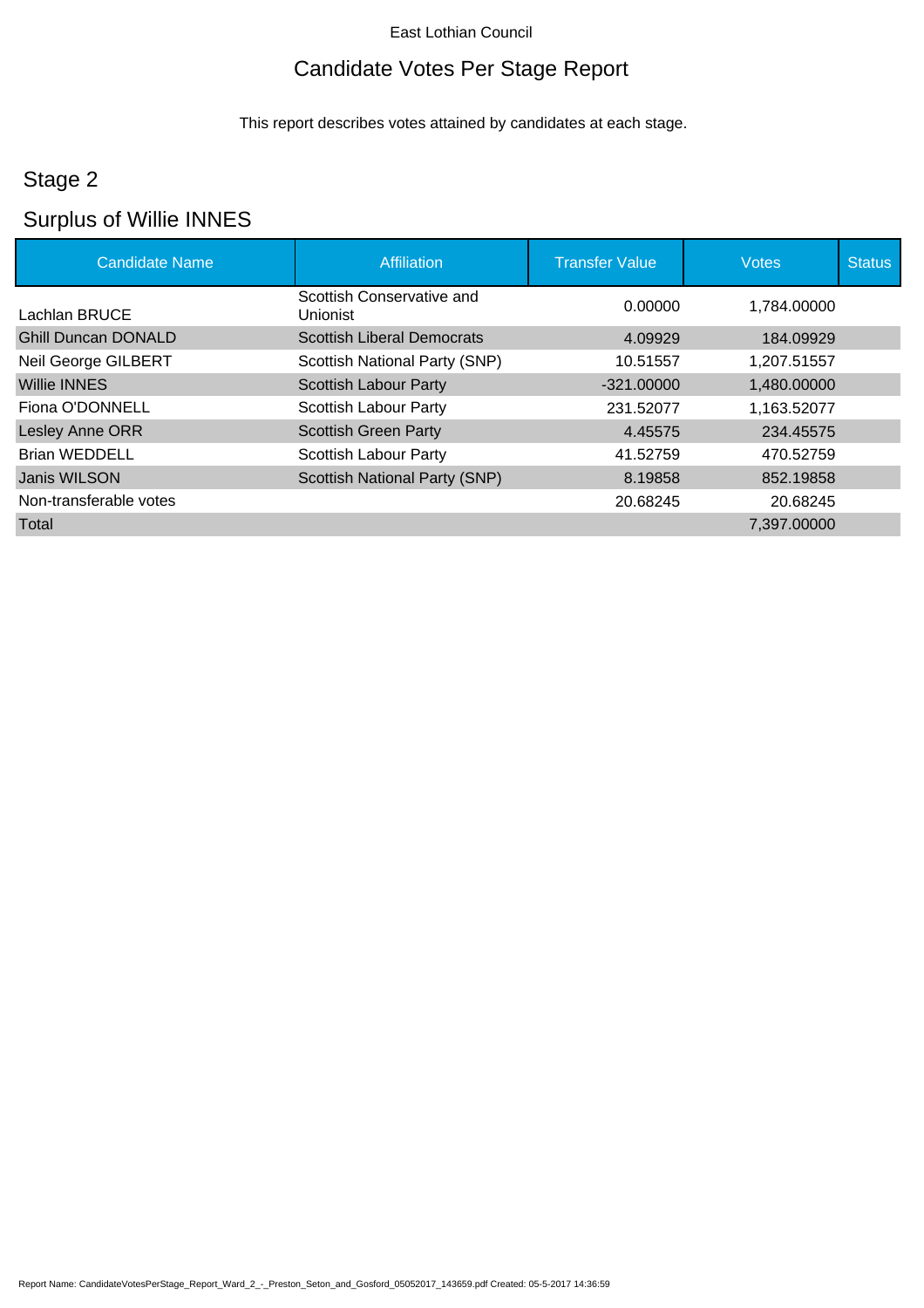# Candidate Votes Per Stage Report

This report describes votes attained by candidates at each stage.

# Stage 3

# Surplus of Lachlan BRUCE

| <b>Candidate Name</b>      | Affiliation                                  | <b>Transfer Value</b> | <b>Votes</b> | <b>Status</b> |
|----------------------------|----------------------------------------------|-----------------------|--------------|---------------|
| Lachlan BRUCE              | Scottish Conservative and<br><b>Unionist</b> | $-304.00000$          | 1.480.00000  |               |
| <b>Ghill Duncan DONALD</b> | <b>Scottish Liberal Democrats</b>            | 76.33920              | 260.43849    |               |
| Neil George GILBERT        | Scottish National Party (SNP)                | 7.83840               | 1,215.35397  |               |
| <b>Willie INNES</b>        | <b>Scottish Labour Party</b>                 | 0.00000               | 1,480.00000  |               |
| Fiona O'DONNELL            | <b>Scottish Labour Party</b>                 | 62.53680              | 1.226.05757  |               |
| Lesley Anne ORR            | <b>Scottish Green Party</b>                  | 15.33600              | 249.79175    |               |
| <b>Brian WEDDELL</b>       | <b>Scottish Labour Party</b>                 | 14.65440              | 485.18199    |               |
| Janis WILSON               | <b>Scottish National Party (SNP)</b>         | 2.21520               | 854.41378    |               |
| Non-transferable votes     |                                              | 125.08000             | 145.76245    |               |
| Total                      |                                              |                       | 7,397.00000  |               |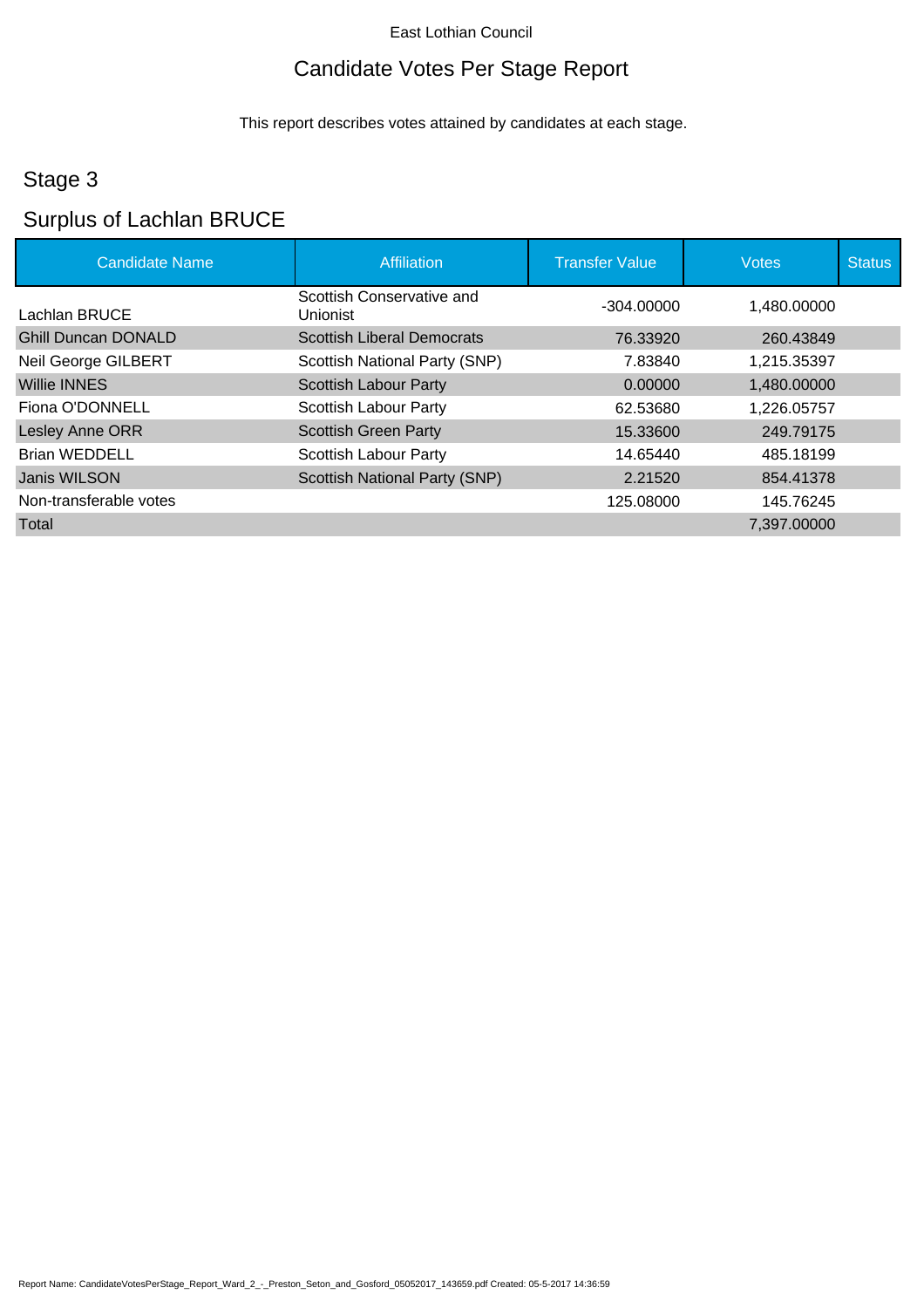# Candidate Votes Per Stage Report

This report describes votes attained by candidates at each stage.

# Stage 4

# Exclusion of Lesley Anne ORR

| <b>Candidate Name</b>      | Affiliation                                  | <b>Transfer Value</b> | <b>Votes</b> | <b>Status</b> |
|----------------------------|----------------------------------------------|-----------------------|--------------|---------------|
| Lachlan BRUCE              | Scottish Conservative and<br><b>Unionist</b> | 0.00000               | 1,480.00000  |               |
| <b>Ghill Duncan DONALD</b> | <b>Scottish Liberal Democrats</b>            | 39.15006              | 299.58855    |               |
| Neil George GILBERT        | Scottish National Party (SNP)                | 45.04589              | 1,260.39986  |               |
| <b>Willie INNES</b>        | <b>Scottish Labour Party</b>                 | 0.00000               | 1,480.00000  |               |
| Fiona O'DONNELL            | <b>Scottish Labour Party</b>                 | 35.29350              | 1,261.35107  |               |
| Lesley Anne ORR            | <b>Scottish Green Party</b>                  | $-249.79175$          | 0.00000      |               |
| <b>Brian WEDDELL</b>       | <b>Scottish Labour Party</b>                 | 15.40235              | 500.58434    |               |
| Janis WILSON               | <b>Scottish National Party (SNP)</b>         | 67.52686              | 921.94064    |               |
| Non-transferable votes     |                                              | 47.37309              | 193.13554    |               |
| Total                      |                                              |                       | 7,397.00000  |               |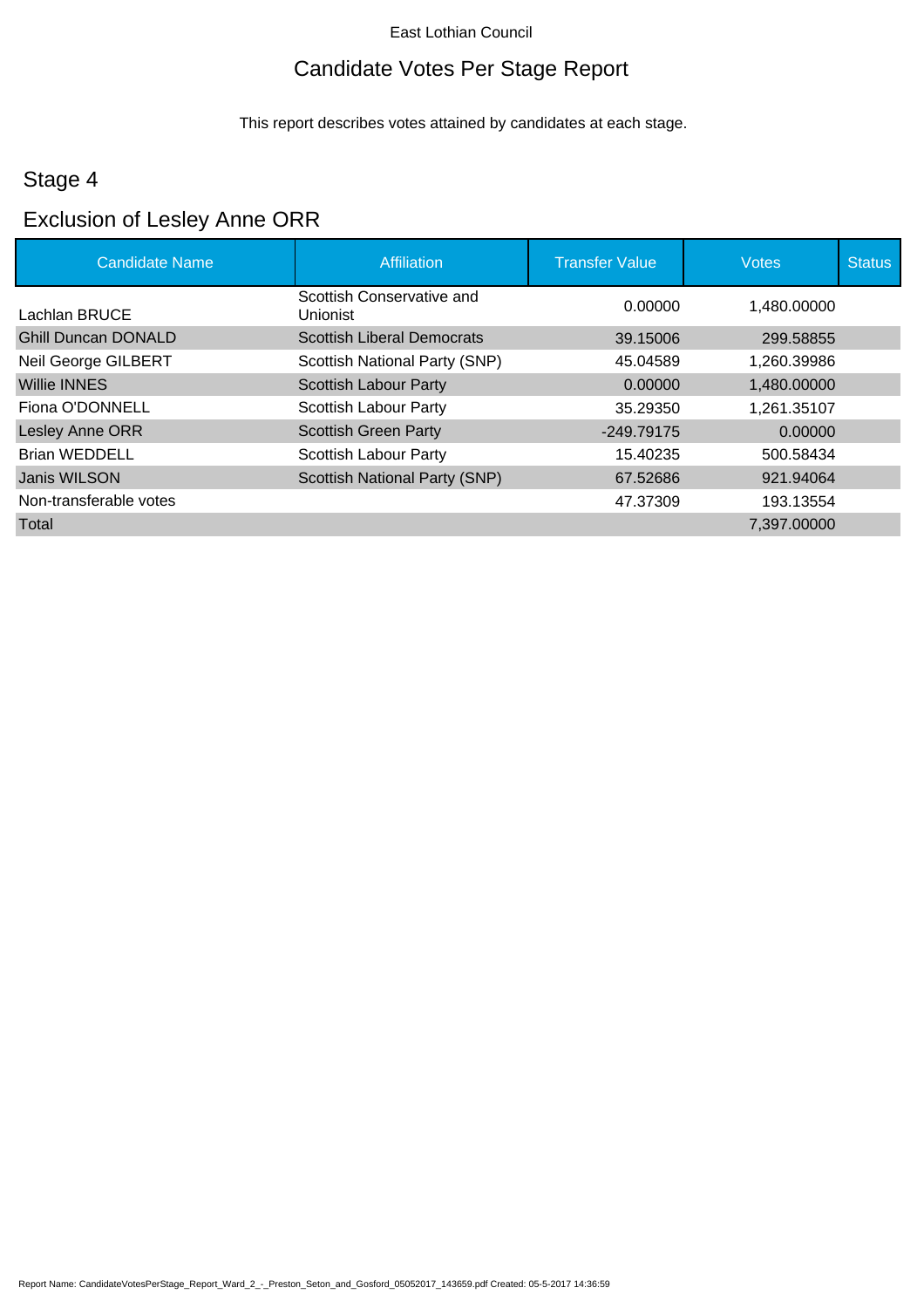# Candidate Votes Per Stage Report

This report describes votes attained by candidates at each stage.

# Stage 5

# Exclusion of Ghill Duncan DONALD

| <b>Candidate Name</b>      | Affiliation                                  | <b>Transfer Value</b> | <b>Votes</b> | <b>Status</b> |
|----------------------------|----------------------------------------------|-----------------------|--------------|---------------|
| Lachlan BRUCE              | Scottish Conservative and<br><b>Unionist</b> | 0.00000               | 1.480.00000  |               |
| <b>Ghill Duncan DONALD</b> | <b>Scottish Liberal Democrats</b>            | -299.58855            | 0.00000      |               |
| Neil George GILBERT        | Scottish National Party (SNP)                | 27.42366              | 1,287.82352  |               |
| <b>Willie INNES</b>        | Scottish Labour Party                        | 0.00000               | 1,480.00000  |               |
| Fiona O'DONNELL            | <b>Scottish Labour Party</b>                 | 107.80761             | 1,369.15868  |               |
| Lesley Anne ORR            | <b>Scottish Green Party</b>                  | 0.00000               | 0.00000      |               |
| Brian WEDDELL              | <b>Scottish Labour Party</b>                 | 19.82383              | 520.40817    |               |
| Janis WILSON               | <b>Scottish National Party (SNP)</b>         | 13.85200              | 935.79264    |               |
| Non-transferable votes     |                                              | 130.68145             | 323.81699    |               |
| Total                      |                                              |                       | 7,397.00000  |               |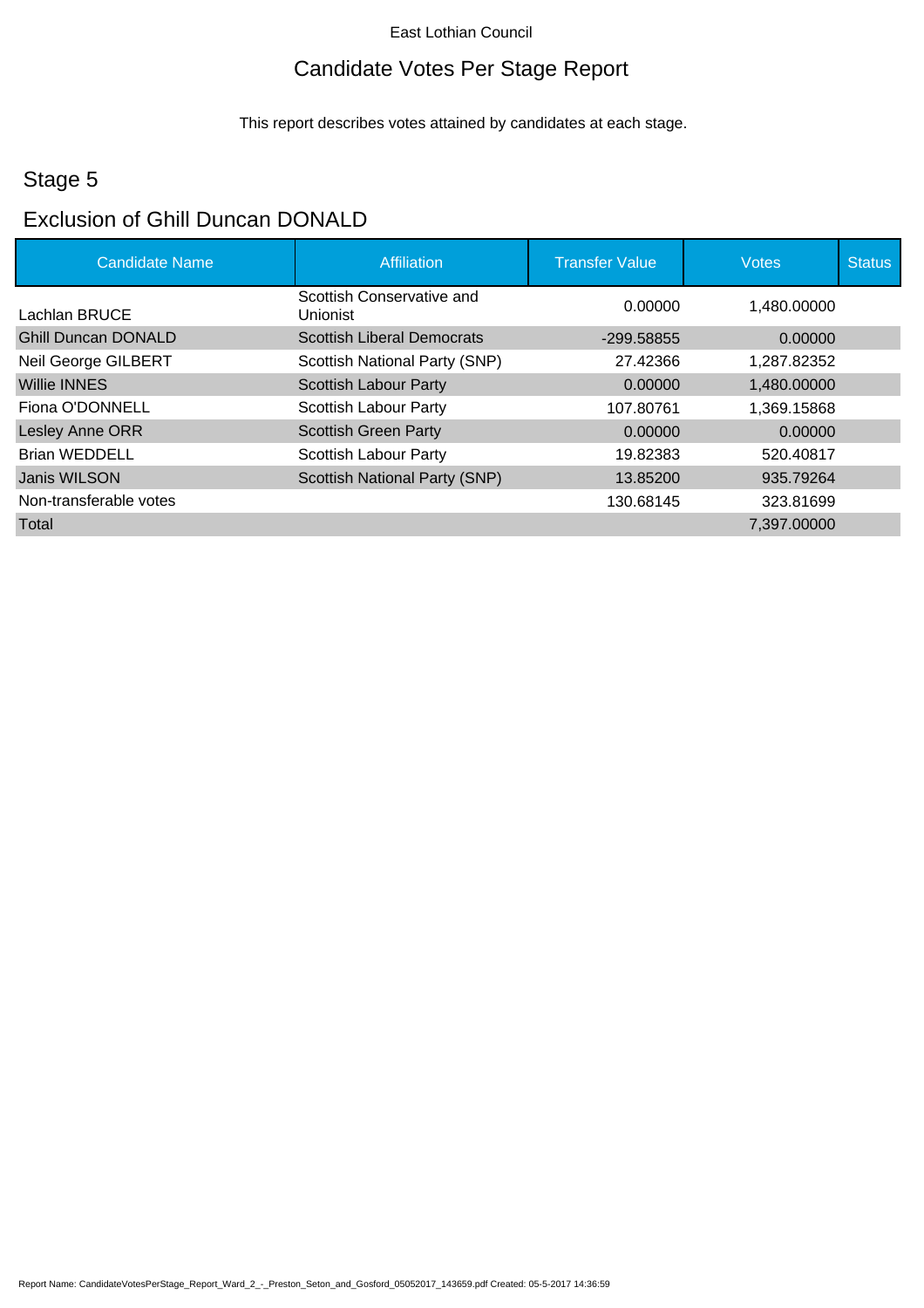# Candidate Votes Per Stage Report

This report describes votes attained by candidates at each stage.

# Stage 6

#### Exclusion of Brian WEDDELL

| <b>Candidate Name</b>      | <b>Affiliation</b>                    | <b>Transfer Value</b> | <b>Votes</b>        | <b>Status</b> |
|----------------------------|---------------------------------------|-----------------------|---------------------|---------------|
| Lachlan BRUCE              | Scottish Conservative and<br>Unionist | 0.00000               | 1,480.00000         |               |
| <b>Ghill Duncan DONALD</b> | <b>Scottish Liberal Democrats</b>     | 0.00000               | 0.00000             |               |
| Neil George GILBERT        | Scottish National Party (SNP)         | 5.89115               | 1,293.71467         |               |
| <b>Willie INNES</b>        | <b>Scottish Labour Party</b>          | 0.00000               | 1,480.00000         |               |
| Fiona O'DONNELL            | <b>Scottish Labour Party</b>          | 449.09553             | 1,818.25421 Elected |               |
| Lesley Anne ORR            | <b>Scottish Green Party</b>           | 0.00000               | 0.00000             |               |
| <b>Brian WEDDELL</b>       | <b>Scottish Labour Party</b>          | -520.40817            | 0.00000             |               |
| Janis WILSON               | <b>Scottish National Party (SNP)</b>  | 15.58841              | 951.38105           |               |
| Non-transferable votes     |                                       | 49.83308              | 373.65007           |               |
| Total                      |                                       |                       | 7,397.00000         |               |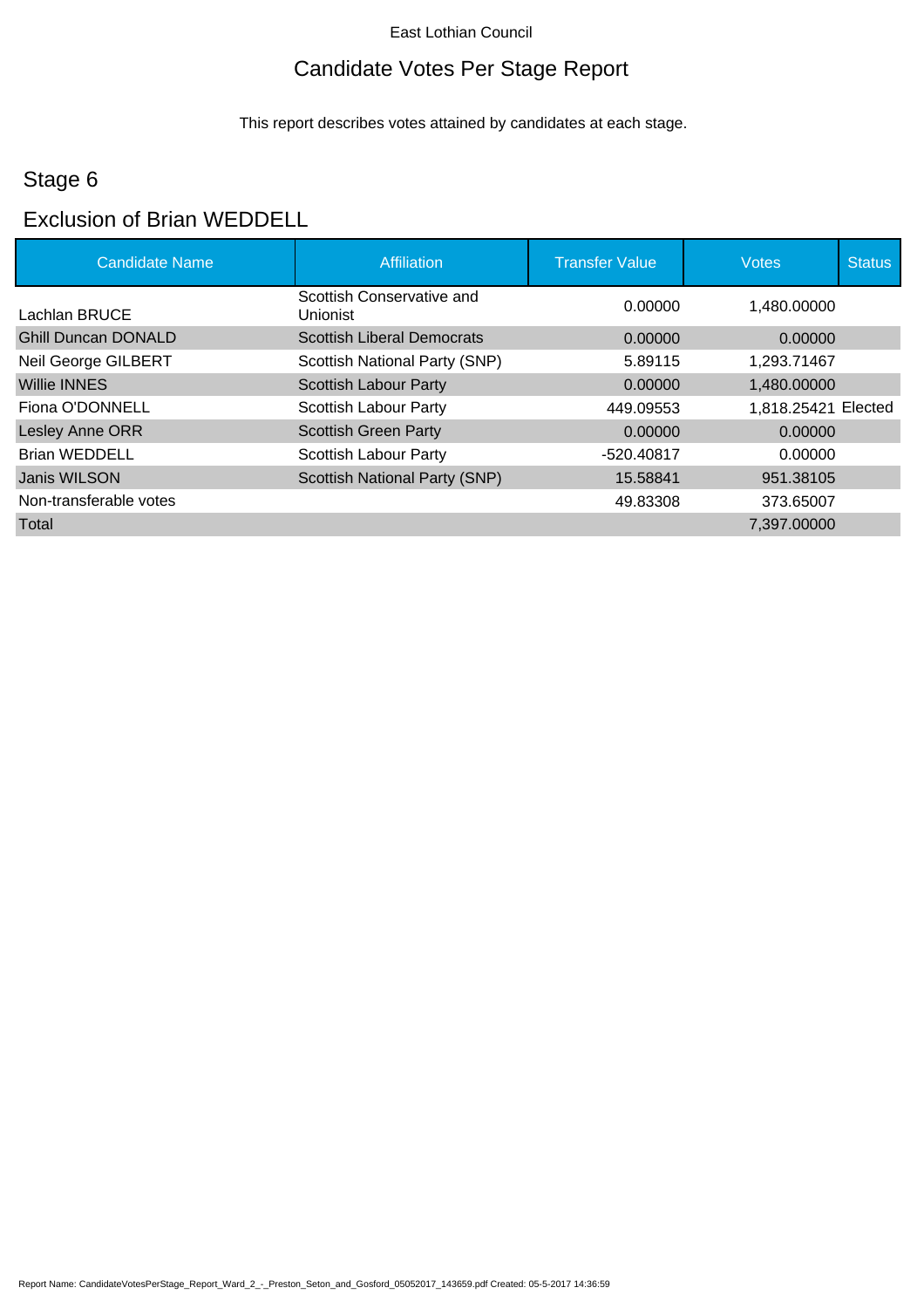# Candidate Votes Per Stage Report

This report describes votes attained by candidates at each stage.

# Stage 7

# Surplus of Fiona O'DONNELL

| <b>Candidate Name</b>      | Affiliation                           | <b>Transfer Value</b> | <b>Votes</b> | <b>Status</b> |
|----------------------------|---------------------------------------|-----------------------|--------------|---------------|
| Lachlan BRUCE              | Scottish Conservative and<br>Unionist | 0.00000               | 1,480.00000  |               |
| <b>Ghill Duncan DONALD</b> | <b>Scottish Liberal Democrats</b>     | 0.00000               | 0.00000      |               |
| Neil George GILBERT        | Scottish National Party (SNP)         | 28.11156              | 1,321.82623  |               |
| <b>Willie INNES</b>        | <b>Scottish Labour Party</b>          | 0.00000               | 1.480.00000  |               |
| Fiona O'DONNELL            | <b>Scottish Labour Party</b>          | $-338.25421$          | 1,480.00000  |               |
| Lesley Anne ORR            | <b>Scottish Green Party</b>           | 0.00000               | 0.00000      |               |
| <b>Brian WEDDELL</b>       | <b>Scottish Labour Party</b>          | 0.00000               | 0.00000      |               |
| Janis WILSON               | <b>Scottish National Party (SNP)</b>  | 23.85504              | 975.23609    |               |
| Non-transferable votes     |                                       | 286.28761             | 659.93768    |               |
| Total                      |                                       |                       | 7,397.00000  |               |